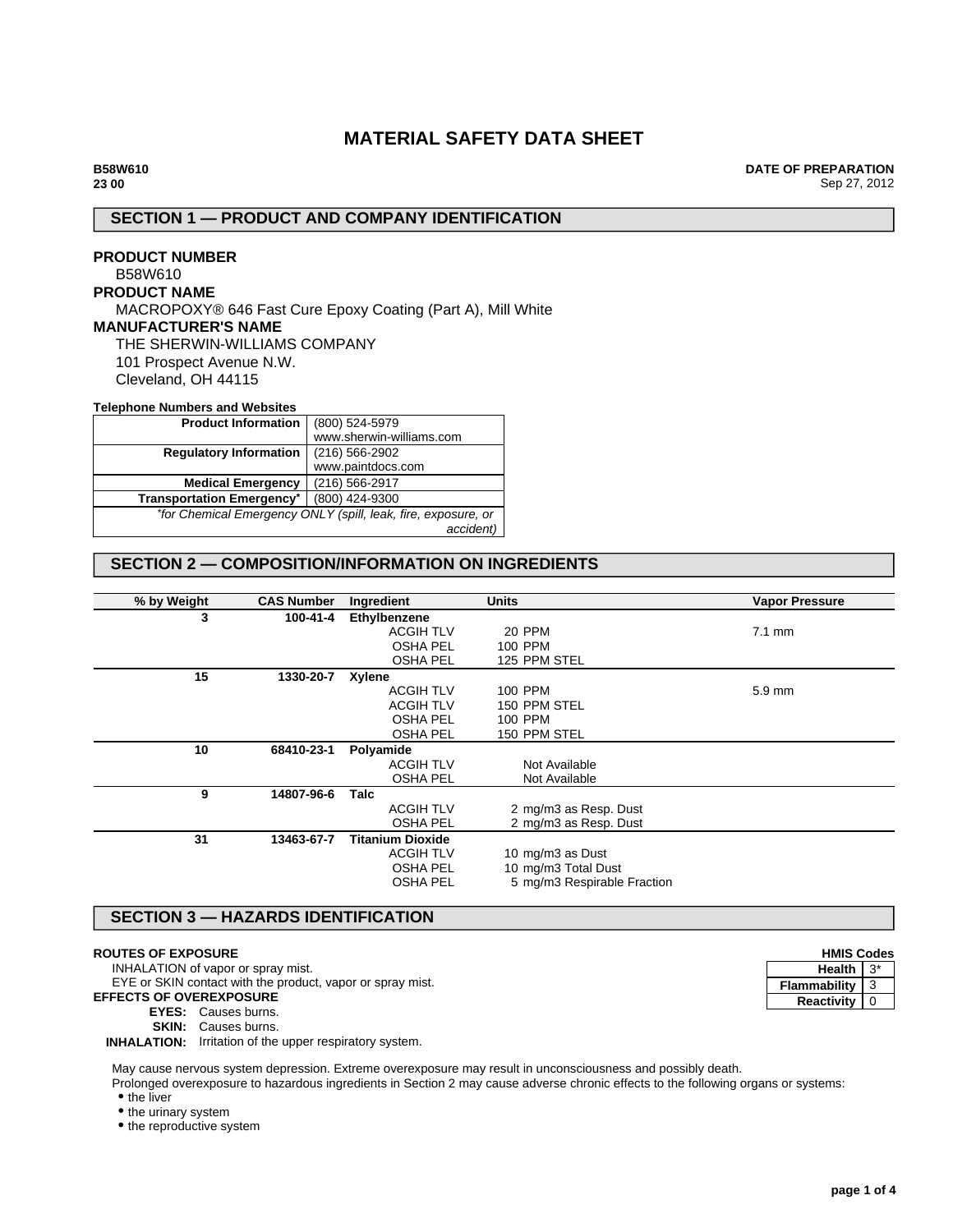#### **SIGNS AND SYMPTOMS OF OVEREXPOSURE**

Headache, dizziness, nausea, and loss of coordination are indications of excessive exposure to vapors or spray mists.

Redness and itching or burning sensation may indicate eye or excessive skin exposure.

# **MEDICAL CONDITIONS AGGRAVATED BY EXPOSURE**

May cause allergic skin reaction in susceptible persons or skin sensitization.

#### **CANCER INFORMATION**

For complete discussion of toxicology data refer to Section 11.

### **SECTION 4 — FIRST AID MEASURES**

- **EYES:** Flush eyes with large amounts of water for 15 minutes. Get medical attention **IMMEDIATELY**.
- **SKIN:** Wash affected area thoroughly with soap and water.
	- If irritation persists or occurs later, get medical attention.

Remove contaminated clothing and launder before re-use.

- **INHALATION:** If affected, remove from exposure. Restore breathing. Keep warm and quiet.
- **INGESTION:** Do not induce vomiting. Get medical attention immediately.

### **SECTION 5 — FIRE FIGHTING MEASURES**

**UEL** 7.0 **LEL** 1.0 **FLASH POINT** 85 °F PMCC **FLAMMABILITY CLASSIFICATION** RED LABEL -- Flammable, Flash below 100 °F (38 °C) **EXTINGUISHING MEDIA** Carbon Dioxide, Dry Chemical, Foam **UNUSUAL FIRE AND EXPLOSION HAZARDS** Closed containers may explode when exposed to extreme heat. Application to hot surfaces requires special precautions. During emergency conditions overexposure to decomposition products may cause a health hazard. Symptoms may not be immediately apparent. Obtain medical attention. **SPECIAL FIRE FIGHTING PROCEDURES**

Full protective equipment including self-contained breathing apparatus should be used.

Water spray may be ineffective. If water is used, fog nozzles are preferable. Water may be used to cool closed containers to prevent pressure build-up and possible autoignition or explosion when exposed to extreme heat.

## **SECTION 6 — ACCIDENTAL RELEASE MEASURES**

#### **STEPS TO BE TAKEN IN CASE MATERIAL IS RELEASED OR SPILLED**

Remove all sources of ignition. Ventilate the area.

Remove with inert absorbent.

## **SECTION 7 — HANDLING AND STORAGE**

#### **STORAGE CATEGORY**

DOL Storage Class IC

#### **PRECAUTIONS TO BE TAKEN IN HANDLING AND STORAGE**

Contents are FLAMMABLE. Keep away from heat, sparks, and open flame.

During use and until all vapors are gone: Keep area ventilated - Do not smoke - Extinguish all flames, pilot lights, and heaters - Turn off stoves, electric tools and appliances, and any other sources of ignition.

Consult NFPA Code. Use approved Bonding and Grounding procedures.

Keep container closed when not in use. Transfer only to approved containers with complete and appropriate labeling. Do not take internally. Keep out of the reach of children.

# **SECTION 8 — EXPOSURE CONTROLS/PERSONAL PROTECTION**

#### **PRECAUTIONS TO BE TAKEN IN USE**

Use only with adequate ventilation.

Do not get in eyes or on skin. Avoid breathing vapor and spray mist.

Wash hands after using.

This coating may contain materials classified as nuisance particulates (listed "as Dust" in Section 2) which may be present at hazardous levels only during sanding or abrading of the dried film. If no specific dusts are listed in Section 2, the applicable limits for nuisance dusts are ACGIH TLV 10 mg/m3 (total dust), 3 mg/m3 (respirable fraction), OSHA PEL 15 mg/m3 (total dust), 5 mg/m3 (respirable fraction).

# **VENTILATION**

Local exhaust preferable. General exhaust acceptable if the exposure to materials in Section 2 is maintained below applicable exposure limits. Refer to OSHA Standards 1910.94, 1910.107, 1910.108.

#### **RESPIRATORY PROTECTION**

If personal exposure cannot be controlled below applicable limits by ventilation, wear a properly fitted organic vapor/particulate respirator approved by NIOSH/MSHA for protection against materials in Section 2.

When sanding or abrading the dried film, wear a dust/mist respirator approved by NIOSH/MSHA for dust which may be generated from this product, underlying paint, or the abrasive.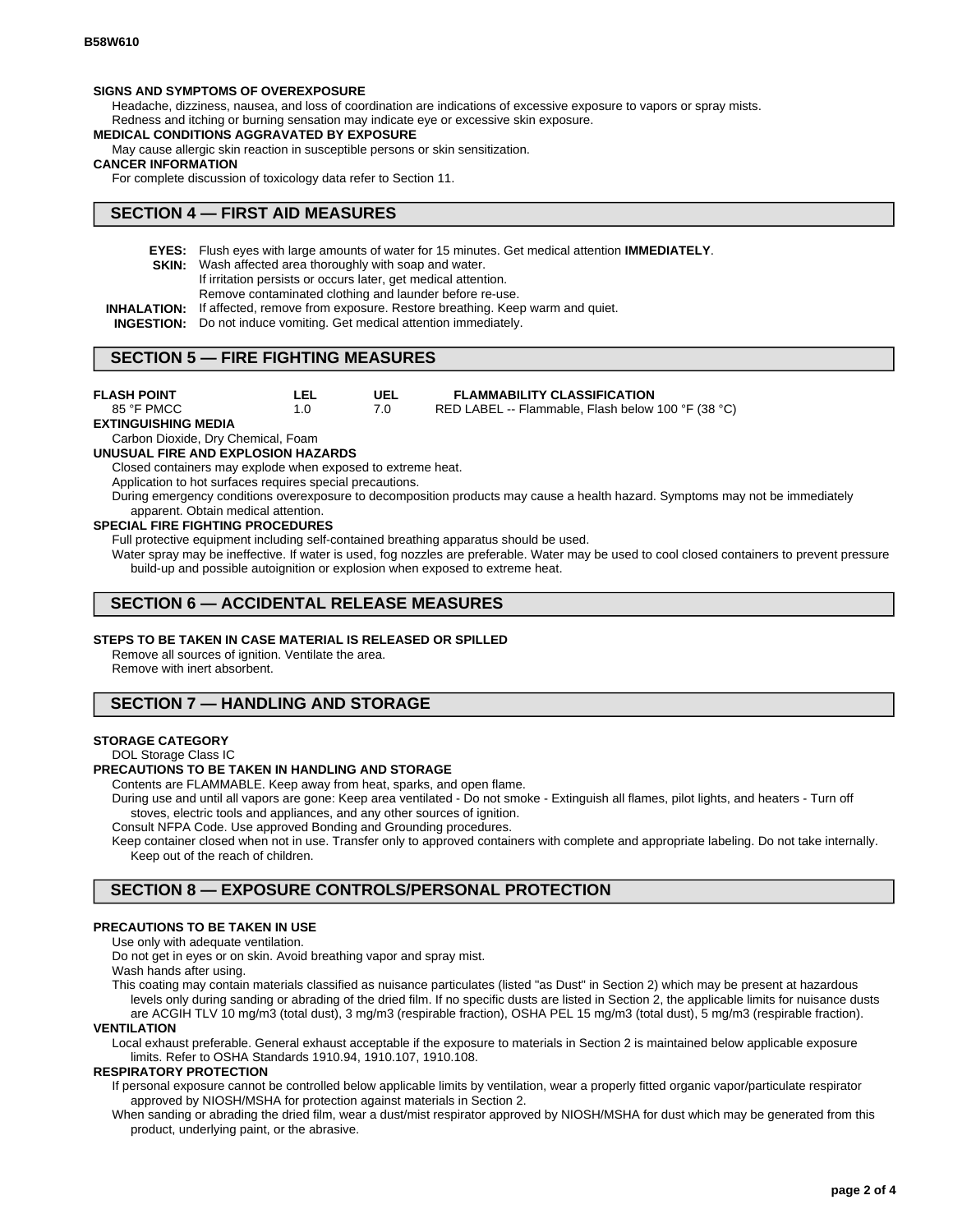#### **PROTECTIVE GLOVES**

To prevent skin contact, wear gloves which are recommended by glove supplier for protection against materials in Section 2. **EYE PROTECTION**

To prevent eye contact, wear safety spectacles with unperforated sideshields.

**OTHER PROTECTIVE EQUIPMENT**

Use barrier cream on exposed skin.

### **OTHER PRECAUTIONS**

This product must be mixed with other components before use. Before opening the packages, READ AND FOLLOW WARNING LABELS ON ALL COMPONENTS.

Intentional misuse by deliberately concentrating and inhaling the contents can be harmful or fatal.

## **SECTION 9 — PHYSICAL AND CHEMICAL PROPERTIES**

| <b>PRODUCT WEIGHT</b> 12.19 lb/gal                           |       | 1460 g/l     |
|--------------------------------------------------------------|-------|--------------|
| <b>SPECIFIC GRAVITY 1.47</b>                                 |       |              |
| <b>BOILING POINT</b> $277 - 292$ °F                          |       | 136 - 144 °C |
| <b>MELTING POINT</b> Not Available                           |       |              |
| <b>VOLATILE VOLUME</b> 29%                                   |       |              |
| <b>EVAPORATION RATE</b> Slower than                          |       |              |
|                                                              | ether |              |
| <b>VAPOR DENSITY</b> Heavier than air                        |       |              |
| <b>SOLUBILITY IN WATER</b> Not Available                     |       |              |
| VOLATILE ORGANIC COMPOUNDS (VOC Theoretical - As Packaged)   |       |              |
| 2.11 lb/gal 253 g/l Less Water and Federally Exempt Solvents |       |              |
| 2.11 lb/gal 253 g/l Emitted VOC                              |       |              |

### **SECTION 10 — STABILITY AND REACTIVITY**

#### **STABILITY — Stable**

**CONDITIONS TO AVOID** None known. **INCOMPATIBILITY** None known. **HAZARDOUS DECOMPOSITION PRODUCTS** By fire: Carbon Dioxide, Carbon Monoxide **HAZARDOUS POLYMERIZATION**

Will not occur

### **SECTION 11 — TOXICOLOGICAL INFORMATION**

#### **CHRONIC HEALTH HAZARDS**

Reports have associated repeated and prolonged overexposure to solvents with permanent brain and nervous system damage. Ethylbenzene is classified by IARC as possibly carcinogenic to humans (2B) based on inadequate evidence in humans and sufficient evidence in laboratory animals. Lifetime inhalation exposure of rats and mice to high ethylbenzene concentrations resulted in increases in certain types of cancer, including kidney tumors in rats and lung and liver tumors in mice. These effects were not observed in animals exposed to lower concentrations. There is no evidence that ethylbenzene causes cancer in humans.

IARC's Monograph No. 93 reports there is sufficient evidence of carcinogenicity in experimental rats exposed to titanium dioxide but inadequate evidence for carcinogenicity in humans and has assigned a Group 2B rating. In addition, the IARC summary concludes, "No significant exposure to titanium dioxide is thought to occur during the use of products in which titanium is bound to other materials, such as paint."

#### **TOXICOLOGY DATA**

| <b>CAS No.</b> | <b>Ingredient Name</b>  |          |     |               |  |
|----------------|-------------------------|----------|-----|---------------|--|
| 100-41-4       | Ethylbenzene            |          |     |               |  |
|                |                         | LC50 RAT | 4HR | Not Available |  |
|                |                         | LD50 RAT |     | 3500 mg/kg    |  |
| 1330-20-7      | Xylene                  |          |     |               |  |
|                |                         | LC50 RAT | 4HR | 5000 ppm      |  |
|                |                         | LD50 RAT |     | 4300 mg/kg    |  |
| 68410-23-1     | Polyamide               |          |     |               |  |
|                |                         | LC50 RAT | 4HR | Not Available |  |
|                |                         | LD50 RAT |     | Not Available |  |
| 14807-96-6     | <b>Talc</b>             |          |     |               |  |
|                |                         | LC50 RAT | 4HR | Not Available |  |
|                |                         | LD50 RAT |     | Not Available |  |
| 13463-67-7     | <b>Titanium Dioxide</b> |          |     |               |  |
|                |                         | LC50 RAT | 4HR | Not Available |  |
|                |                         | LD50 RAT |     | Not Available |  |